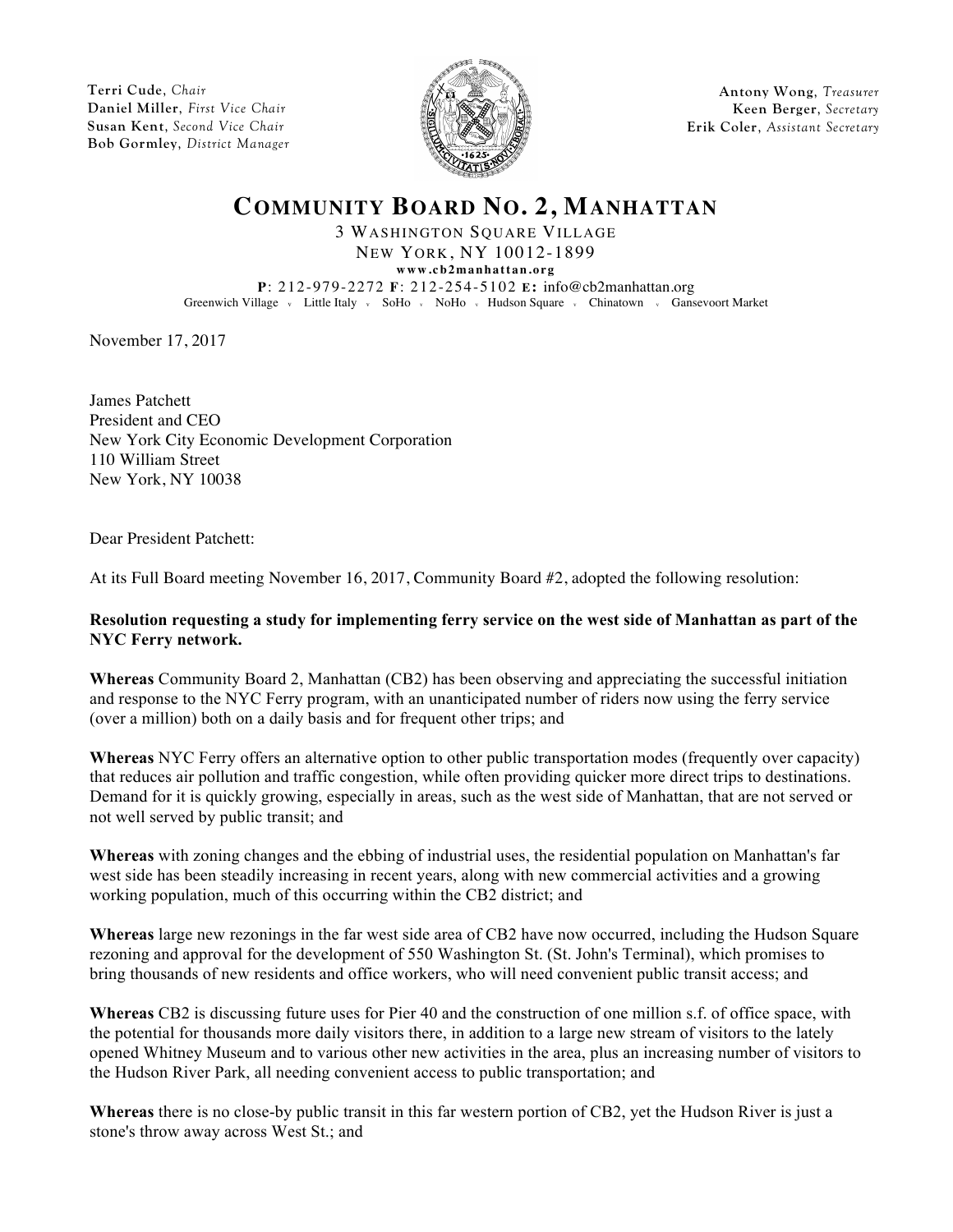**Whereas** currently the far west side relies too heavily on for-hire vehicles and private cars for accessible transportation, which cause congestion and denigrate the environment; and

**Whereas** NYC Ferry service has the potential to provide a convenient and accessible public transportation opportunity right in the nearby Hudson River from this far west area to other areas of the City as well as laterally along the far west Manhattan shore on a much-needed north-south route; and

**Whereas** the speedy expansion of NYC Ferry Service to Manhattan's far west side can help reduce motor vehicle use and ease the current load on subways while serving existing public transit needs and effectively anticipating more such needs from oncoming robust development both in CB2's far western portion and other communities along the corridor there; and

**Whereas** already existing piers (such as Piers 40, 45 and 46 in CB2) might provide some of the needed infrastructure;

**Therefore be it resolved** that Community Board 2, Manhattan (CB2) strongly urges that the NYC Economic Development Corporation study the expansion and implementation of ferry service on the west side of Manhattan as part of the NYC Ferry network; and

**Be it further resolved** that CB2 recommends including census data, rezonings, land use, density and population changes, commuter habits, feasible user hours, among other factors, as part of the study; and

**Be it finally resolved** that, in view of the ever-growing population on Manhattan's far west side and its growing need for convenient public transit access, CB2 asks that this study be completed as soon as possible.

**Vote:** Unanimous, with 34 Board Members in favor.

Please advise us of any decision or action taken in response to this resolution.

Sincerely,

Teni Cude

#### TC/EM

- 
- Olivi Cude Shirley Secundary<br>Terri Cude, Chair Shirley Secunda, Chair Shirley Secunda, Chair Shirley Secunda, Chair Community Board #2, Manhattan

Traffic & Transportation Committee Community Board #2, Manhattan

 c: Hon. Jerrold L. Nadler, Congressman Hon. Brad Hoylman, NY State Senator Hon. Deborah J. Glick, Assembly Member Hon. Gale Brewer, Man. Borough President Hon. Corey Johnson, Council Member Luis Sanchez, Manhattan Borough Commissioner Lynn Guey, Manhattan Director, EDC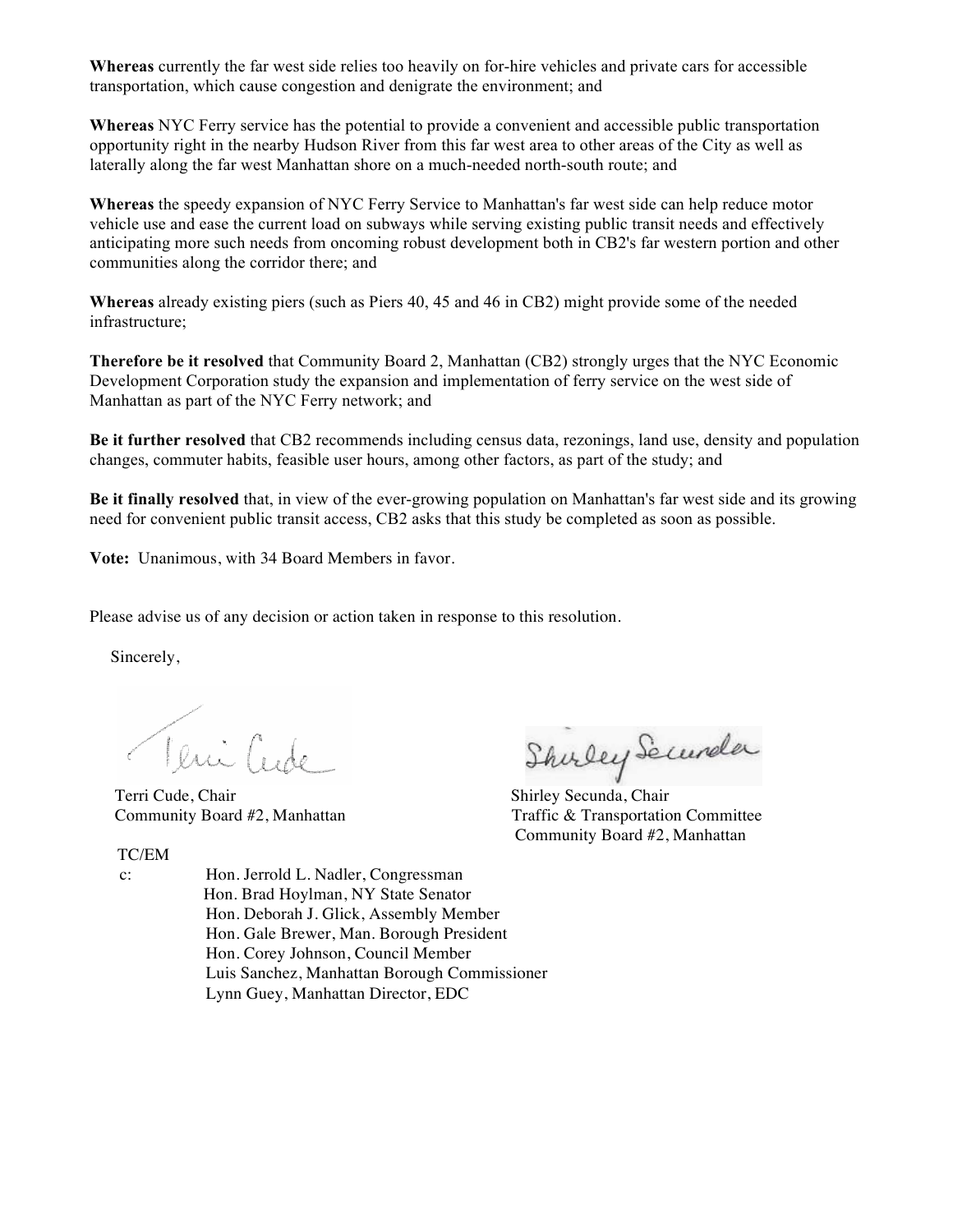**Terri Cude**, *Chair* **Daniel Miller**, *First Vice Chair* **Susan Kent**, *Second Vice Chair* **Bob Gormley**, *District Manager*



**Antony Wong**, *Treasurer* **Keen Berger**, *Secretary* **Erik Coler**, *Assistant Secretary*

# **COMMUNITY BOARD NO. 2, MANHATTAN**

3 WASHINGTON SQUARE VILLAGE NEW YORK, NY 10012-1899

**www.cb2manhattan.org**

**P**: 212-979-2272 **F**: 212-254-5102 **E:** info@cb2manhattan.org Greenwich Village v Little Italy v SoHo v NoHo v Hudson Square v Chinatown v Gansevoort Market

November 17, 2017

Luis Sanchez Manhattan Borough Commissioner Department of Transportation 55 Water St.  $9<sup>th</sup>$  Floor New York, NY 10041

Dear Manhattan Borough Commissioner Sanchez:

At its Full Board meeting November 16, 2017, Community Board #2, adopted the following resolution:

### **Resolution requesting installation of two speed humps on Spring St. bet. Mott and Elizabeth Sts.**

**Whereas** automobiles, taxis and trucks all speed excessively down Spring St. bet. Mott and Elizabeth St., many of them rushing forward to make the light on the Bowery (one block east of Elizabeth), all seriously endangering pedestrians; and

**Whereas** a great many elderly people and children live and/or walk on this stretch of Spring, a particularly vulnerable population that needs protection from these speeding vehicles; and

**Whereas** there have been many close and hazardous calls resulting from this high speed driving, the most recent being when a car travelled so fast that it ignored a school bus with flashing lights parked at 21 Spring St. as well as a Stop sign, passing by the side of the bus where a child was entering, and then jumping the sidewalk; and

**Whereas** crash data in recent years indicates that there also have been injuries on this stretch of Spring bet. Mott and Elizabeth Sts.: from Oct. 2014 to Ocr. 2017 there were three crashes on Spring and Mott including five injuries (one bicyclist, two pedestrians, two motorists) and one crash on Spring and Elizabeth (with one pedestrian injury); and

**Whereas** several speed humps have been installed in the area surrounding Spring bet. Mott and Elizabeth, including Mulberry St. bet. Spring and Prince Sts., Mulberry bet. Prince and Houston Sts., Mott bet. Houston and Prince Sts., and Mott bet. Prince and Spring Sts., and residents have reported that they've helped slow down traffic and promote pedestrian safety; and

**Whereas** examples in other cities as well as on certain streets in CB2 have shown that installing two speed humps on a block helps sustain a steady slow speed in motor vehicles that otherwise go full speed ahead once going over a single speed hump*;*